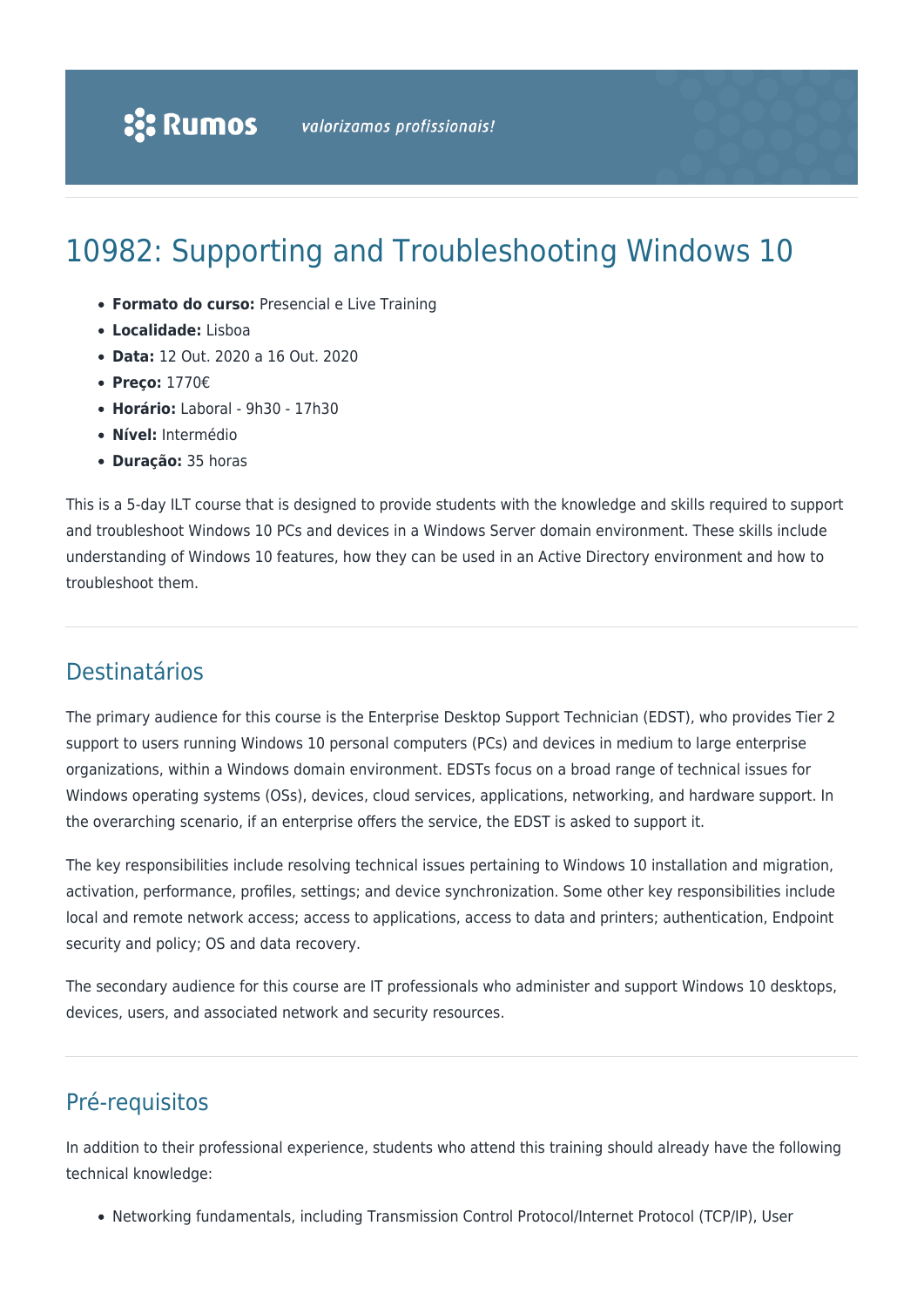Datagram Protocol (UDP), and Domain Name System (DNS).

- Microsoft Active Directory Domain Services (AD DS) principles.
- Understanding of the Public Key Infrastructure (PKI) components.
- Windows Server 2016 fundamentals.
- Microsoft Windows Client essentials; for example, experience with Windows 10 or knowledge from the courses 20697-1 and 20697-2.

# **Objectivos**

- Describe the processes involved in planning and using a troubleshooting methodology for Windows 10.
- Troubleshoot startup issues and operating system services on a Windows 10 PC.
- Perform system recovery.
- Resolve issues related to hardware devices and device drivers.
- Administer Windows 10 devices.
- Troubleshoot issues related to network connectivity.
- Configure Windows 10 devices using group policies.
- Configure user settings.
- Implement remote connectivity.
- Configure and troubleshoot resource access.
- Deploy and troubleshoot applications.
- Maintain Windows 10 devices.

# Programa

#### **Module 1: Implementing a Troubleshooting Methodology**

This module introduces the new Windows 10 operating system features and devices; it also describes the process of developing and applying a Windows 10 troubleshooting methodology.

#### Lessons

- Overview of Windows 10
- Introduction to the EDST Job Role
- Overview of Troubleshooting Steps
- Troubleshooting Tools

Lab : Using Troubleshooting Tools

Using Troubleshooting Tools

- Describe the Windows 10 operating system, devices it supports, and the Windows 10 architecture.
- Describe the Enterprise Desktop Support Technician (EDST) job role in a Windows 10 environment.
- Explain the troubleshooting methodology for Windows 10.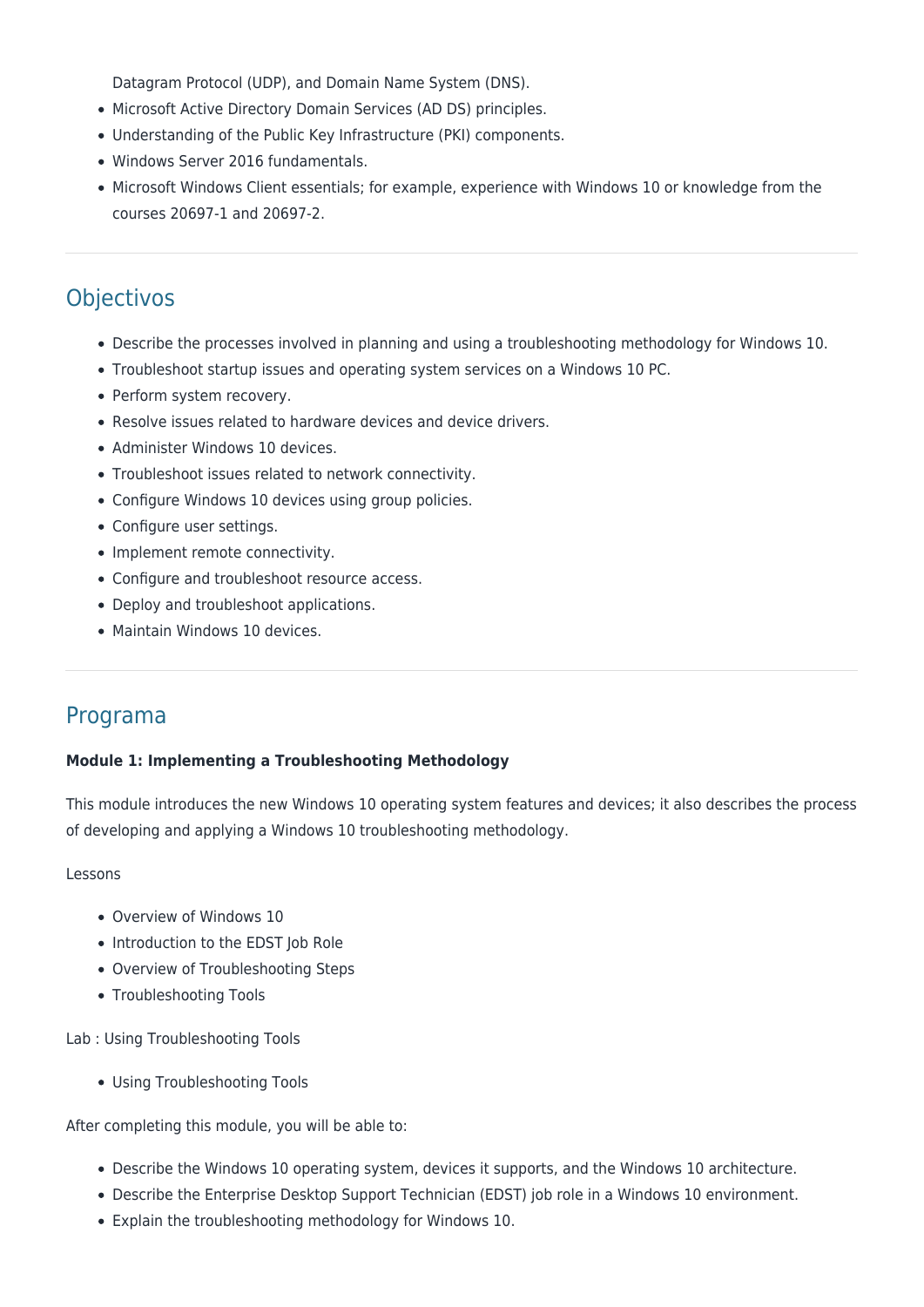Describe Windows 10 troubleshooting tools.

# **Module 2: Troubleshooting Startup Issues**

This module describes how to identify and troubleshoot startup issues that affect – and problematic services that run on – a Windows 10 operating system. This module introduces potential problems that can cause startup issues in Windows 10. It also provides an overview of the Windows startup process, including the Windows Recovery Environment (Windows RE) and Boot Configuration Data (BCD).

#### Lessons

- Overview of the Windows 10 Startup Recovery Environment
- Troubleshooting Startup Settings
- Recovering BitLocker-Protected Drives
- Configuring the Registry

Lab : Troubleshooting Startup Issues

- Exploring Windows RE
- Resolving a Startup Issue

Lab : Recovering BitLocker-Encrypted Drives

- Recovering a BitLocker-Encrypted Drive
- Creating a New BitLocker Password

After completing this module, you will be able to:

- Describe the Windows 10 startup recovery environment.
- Describe how to configure the registry.
- Explain how to troubleshoot startup settings.
- Recover drives encrypted with Windows BitLocker Drive Encryption.

## **Module 3: Performing System Recovery**

This module describes how to resolve issues related to operating system services and how to recover a computer.

#### Lessons

- Troubleshooting Operating System Service Issues
- Recovering a Computer

Lab : Performing System Recovery

- Preparing for System Recovery
- Recovering a computer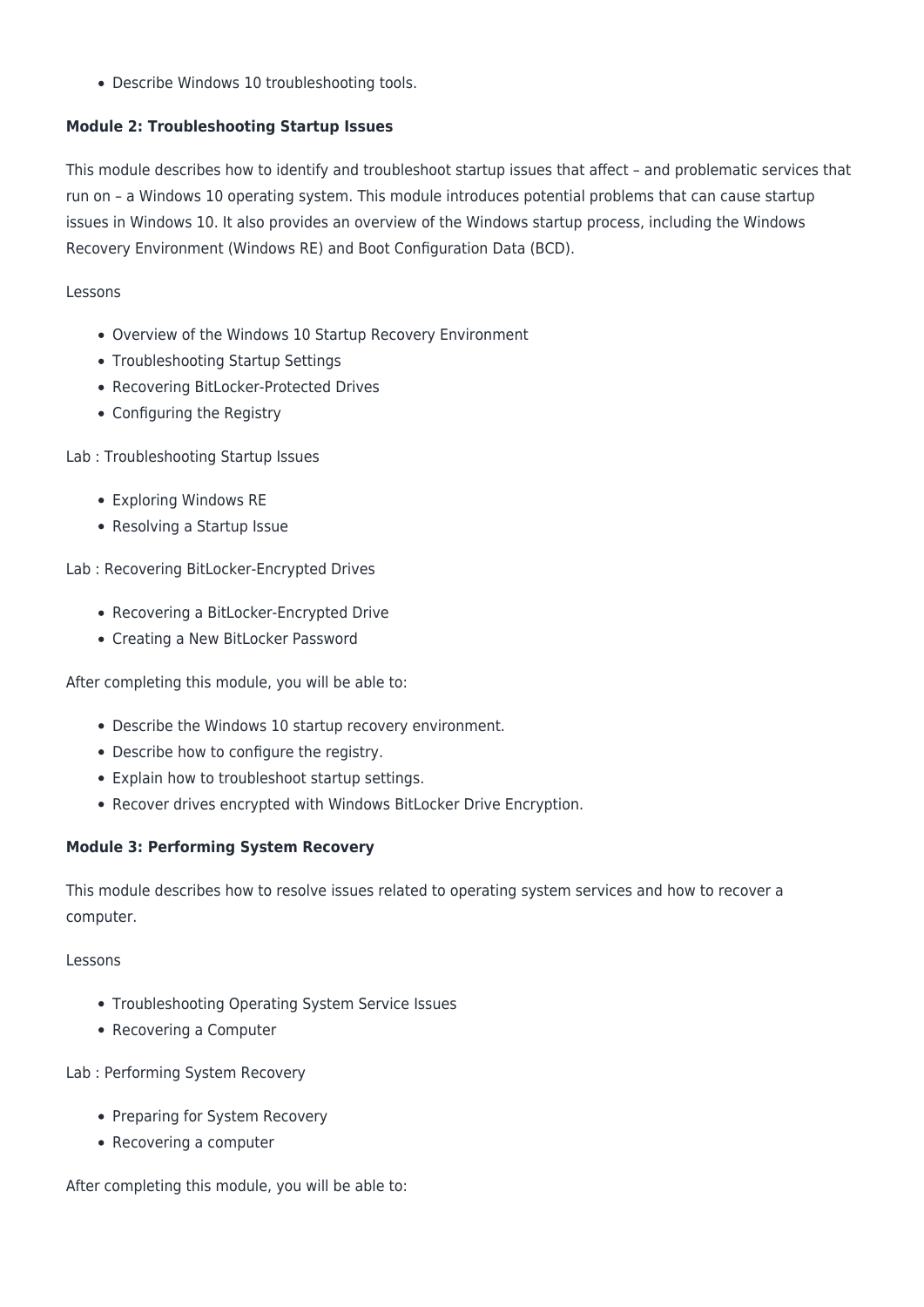- Troubleshoot operating system services.
- Recover a computer that is running Windows 10.

# **Module 4: Troubleshooting Hardware and Device Drivers**

This module explains how to resolve issues related to device drivers and hardware devices.

Lessons

- Troubleshooting Device Drivers Failures
- Overview of Hardware Troubleshooting

Lab : Troubleshooting Hardware and Device Driver Issues

- Troubleshooting a Missing Device Driver
- Resolving Hardware Problems
- Resolving Device Driver Problems

After completing this module, you will be able to:

- Troubleshoot device driver failures.
- Describe the process of troubleshooting hardware.

#### **Module 5: Administering Windows 10**

This module describes how to use the various administration tools in Windows 10 to resolve issues. It describes the features and functionalities of tools such as Windows Admin Center, Remote Desktop, Quick Assist, and Windows PowerShell.

#### Lessons

- Overview of Administration Tools
- Using Remote Desktop
- Introduction to Windows PowerShell
- Remoting with Windows PowerShell
- Introduction to Provisioning

#### Lab : Troubleshooting Remote Computers Through Remote Desktop

Using Remote Desktop

Lab : Troubleshooting a Remote Computer By Using Windows PowerShell

Using Windows PowerShell Remoting

- Select a suitable remote management tool or technique.
- Use Remote Desktop to manage remote computers.
- Use Windows PowerShell cmdlets and scripts.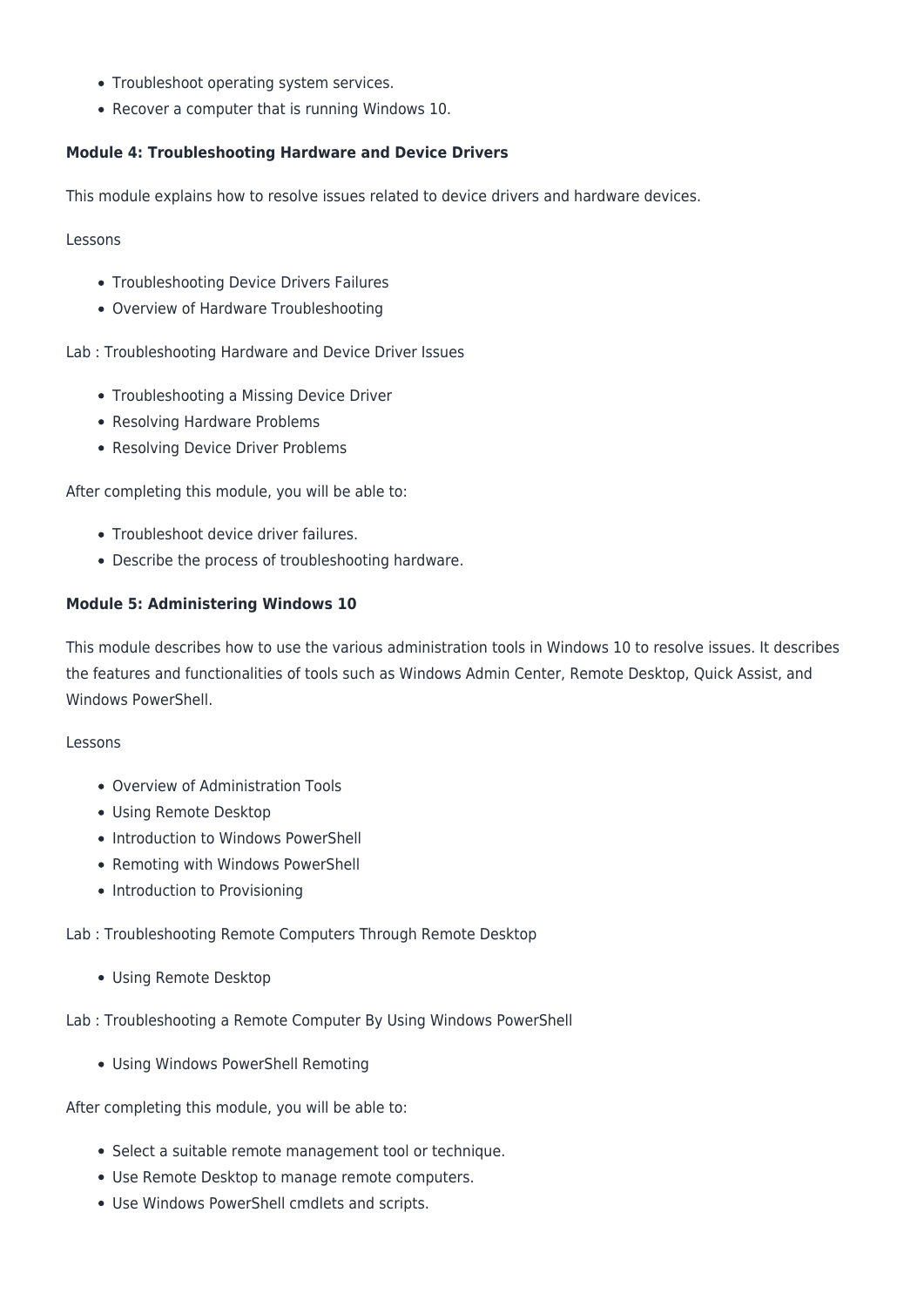- Use Windows PowerShell remoting to manage remote computers.
- Implement provisioning packages.

# **Module 6: Resolving Issues with Network Connectivity**

This module explains how to identify network settings and troubleshoot issues related to network connectivity in wired and wireless networks, IPv4 and IPv6 connectivity, and name resolution.

Lessons

- Determining Network Settings
- Troubleshooting Network Connectivity
- Troubleshooting Name Resolution

Lab : Resolving Network Connectivity Issues

- Configuring network settings
- Resolving a Network Problem (1)
- Resolving a Network Problem (2)

After completing this module, you will be able to:

- Determine network settings in Windows 10.
- Troubleshoot issues with network connectivity.
- Troubleshoot name resolution issues.

## **Module 7: Troubleshooting Group Policy**

This module provides an overview of the Group Policy application and describes how to resolve issues in client configuration GPO application.

#### Lessons

- Overview of Group Policy Application
- Resolving Client-Configuration Failures and GPO Application Issues

Lab : Troubleshooting Issues with Group Policy Application

- Working with GPOs
- Resolving Group Policy Application (1)
- Resolving Group Policy Application (2)
- Resolving Group Policy Application (3)

After completing this module, students will be able to:

- Describe how you apply GPOs to computers.
- Resolve client-side configuration failures and GPO application issues.

## **Module 8: Configuring and Troubleshooting User Settings**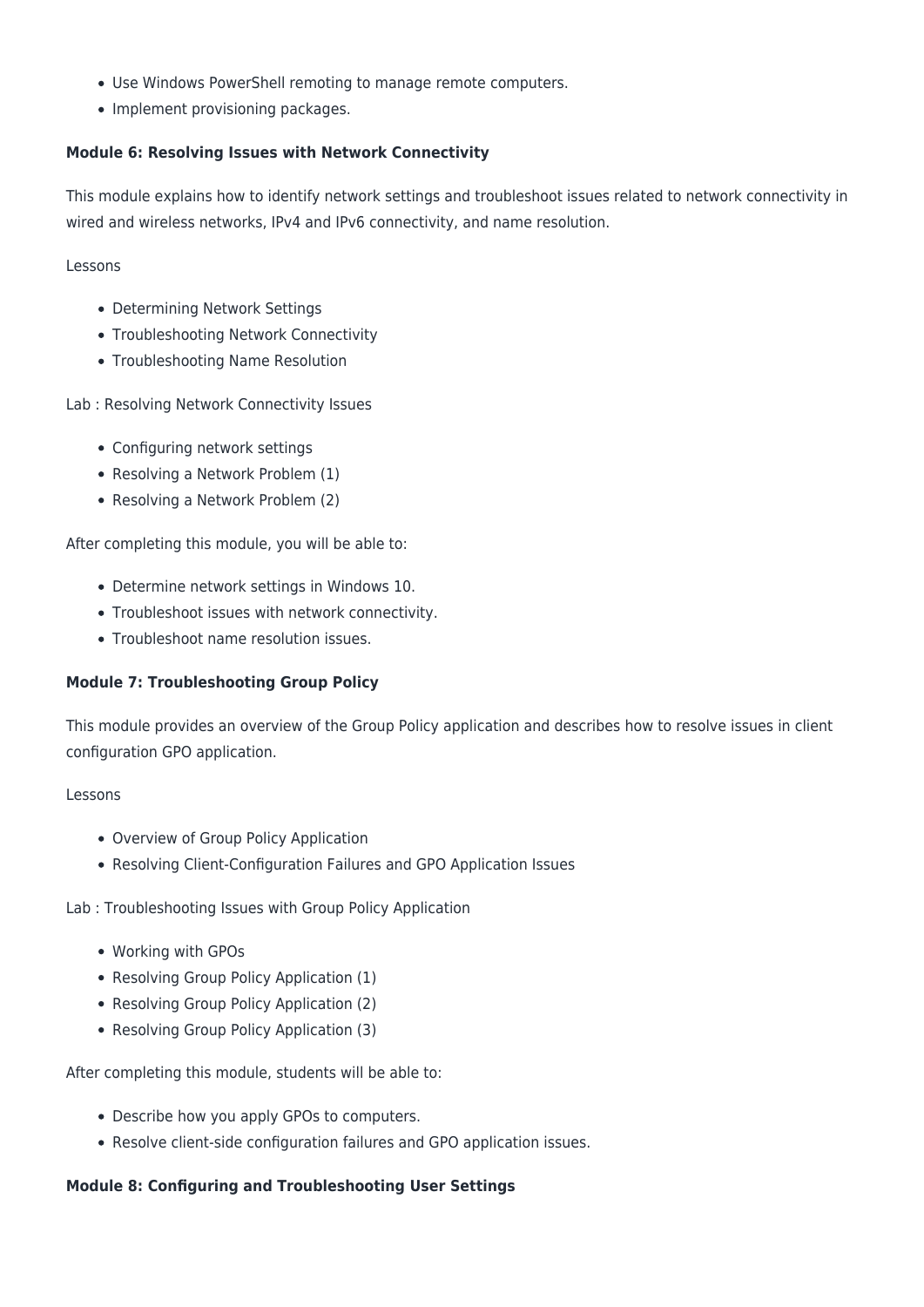This module describes the common sign-in issues, how to detect them, and how to troubleshoot these issues. The module also provides an overview of user account types that are supported by Windows 10 and how authentication works for those accounts.

# Lessons

- Troubleshooting Sign-In Issues
- Troubleshooting the Application of User Settings

Lab : Troubleshooting Sign-In Issues

• Resolving a Sign-In Issue

Lab : Configuring and Troubleshooting the Application of User Settings

- Optional: Configuring UE-V
- Configuring Folder Redirection
- Resolving a Folder Redirection Issue

After completing this module, you will be able to:

- Troubleshoot user sign-in issues.
- Troubleshoot the correct application of user settings.

# **Module 9: Troubleshooting Remote Connectivity**

This module provides an overview of Remote Access and describes how to troubleshoot issues with VPN connectivity.

#### Lessons

- Overview of Remote Access
- Troubleshooting Issues with VPN Connectivity

Lab : Troubleshooting VPN Connectivity

- Troubleshoot VPN Connectivity Issue 1
- Troubleshoot VPN Connectivity Issue 2

After completing this module, you will be able to:

- Describe common remote access technologies.
- Troubleshoot issues with VPN connectivity.

## **Module 10: Configuring and Troubleshooting Resource Access**

This module describes how to troubleshoot issues with file permissions and printer access. It also describes how to configure and manage file synchronization and file recovery in Windows 10.

Lessons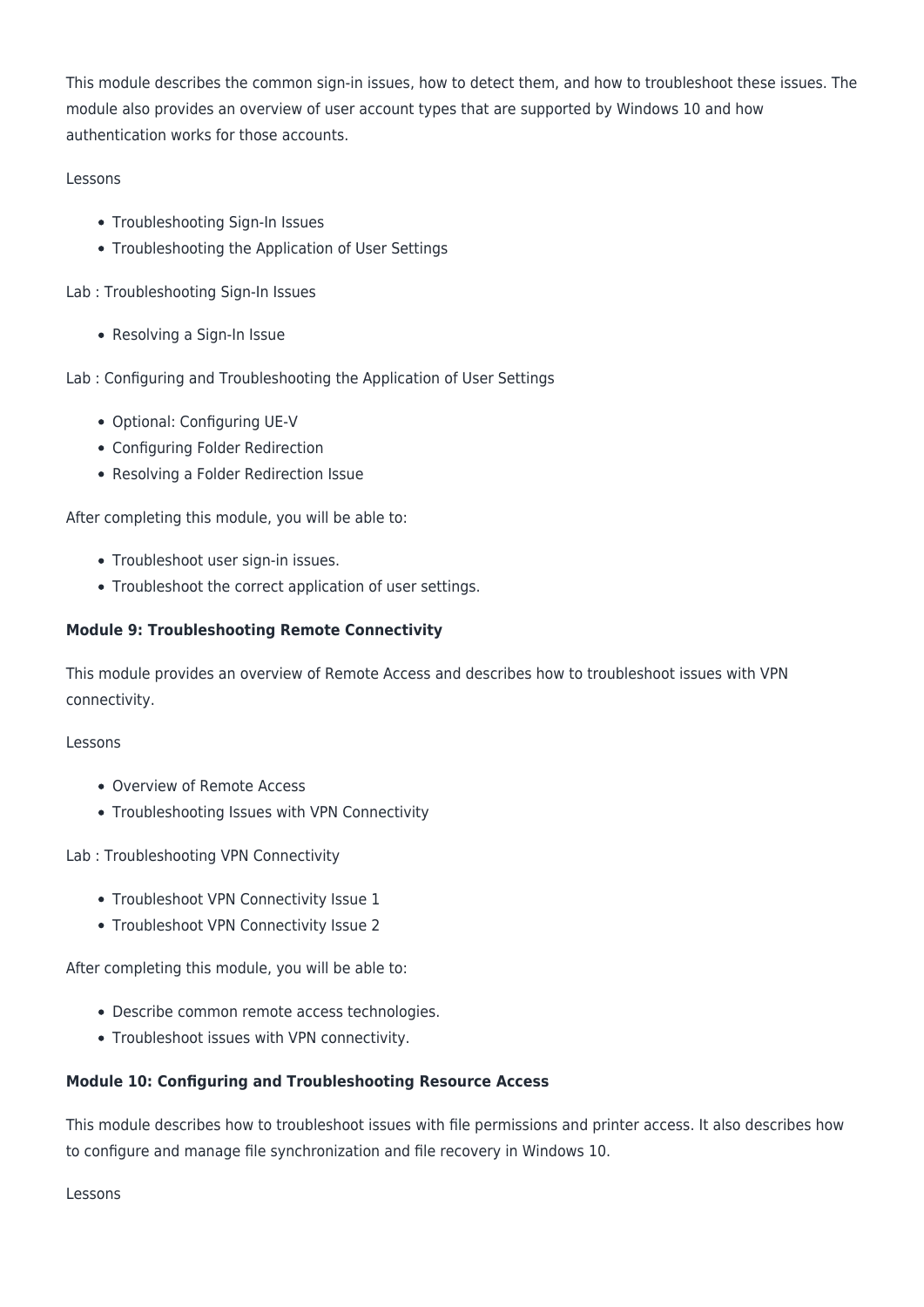- Troubleshooting File Permissions Issues
- Troubleshooting Issues with Printer Access
- Configuring and Troubleshooting File Synchronization
- Performing file recovery in Windows 10

Lab : Troubleshooting File-Access Issues

- Resolving a File-Access Issue (1)
- Resolving a File-Access Issue (2)
- Resolving a File-Access Issue (3)

Lab : Troubleshooting Printer Issues

- Resolving a Printer Issue (1)
- Resolving a Printer Issue (2)
- Lab : Configuring and Troubleshooting File Synchronization
	- Troubleshooting Work Folders

Lab : Recovering data

- Preparing for file recovery
- Resolving issues by using Previous Versions

After completing this module, you will be able to:

- Troubleshoot issues with file permissions.
- Troubleshoot issues with accessing printers.
- Configure and troubleshoot file synchronization.
- Configure and troubleshoot file recovery.

## **Module 11: Troubleshooting Applications**

This module explains how to troubleshoot application installation-issues and problems in desktop and Microsoft Store apps. This module also describes how to resolve issues with Internet Explorer and Microsoft Edge browsers.

#### Lessons

- Troubleshooting Desktop App Installation Issues
- Troubleshooting Desktop Apps
- Managing Universal Windows Apps
- Lab : Troubleshooting Desktop Apps
	- Troubleshooting AppLocker Policy Applications
	- Troubleshooting Application Compatibility Issues

Lab : Provisioning a Kiosk device